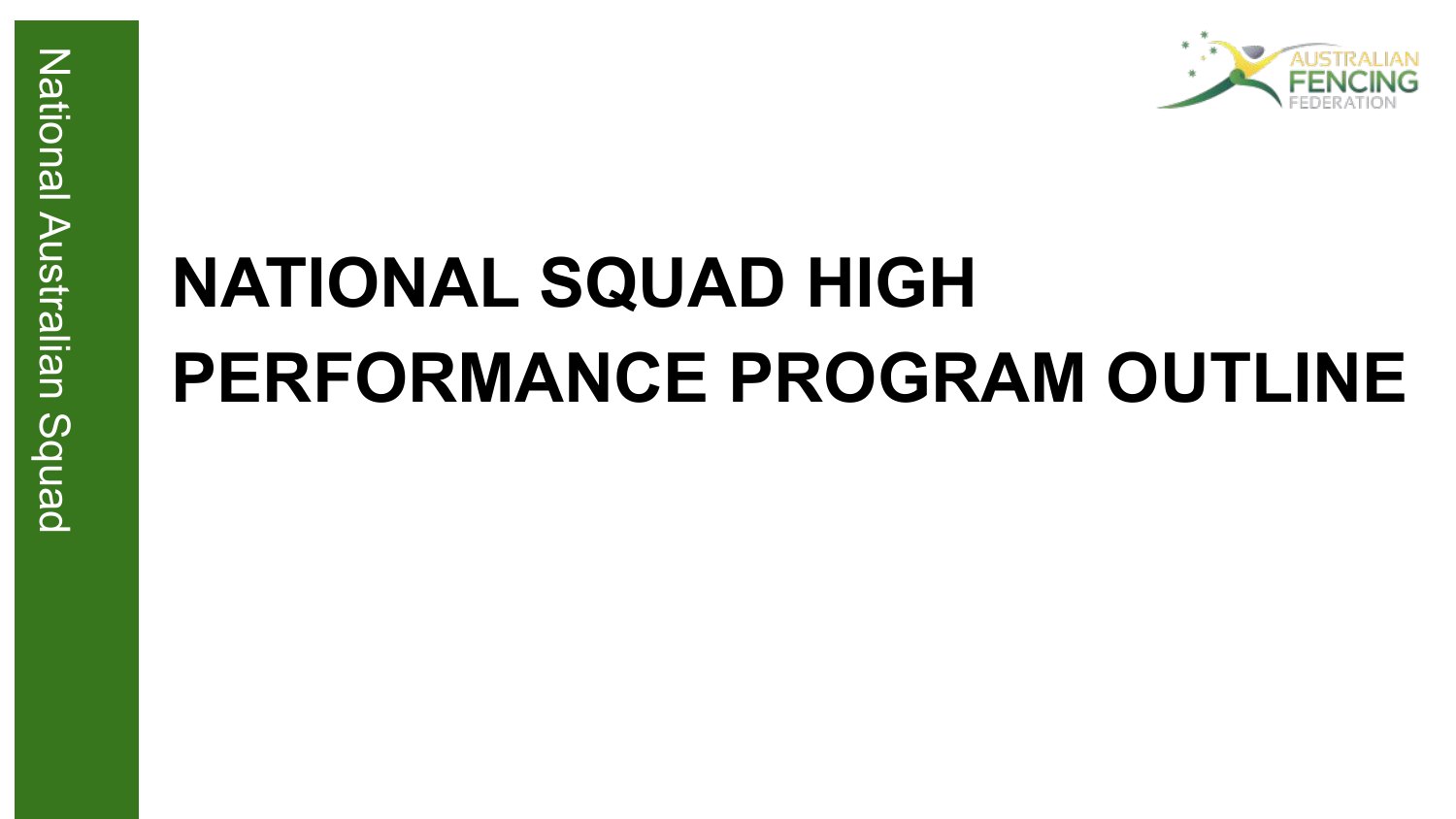#### **Contents**



- 1. Overview
- 2. National Squad Process
- 3. National Squad Member Expectations
- 4. National Squad Benefits
- 5. High Performance Program Scope
- 6. National Squad Development Pathway Outlines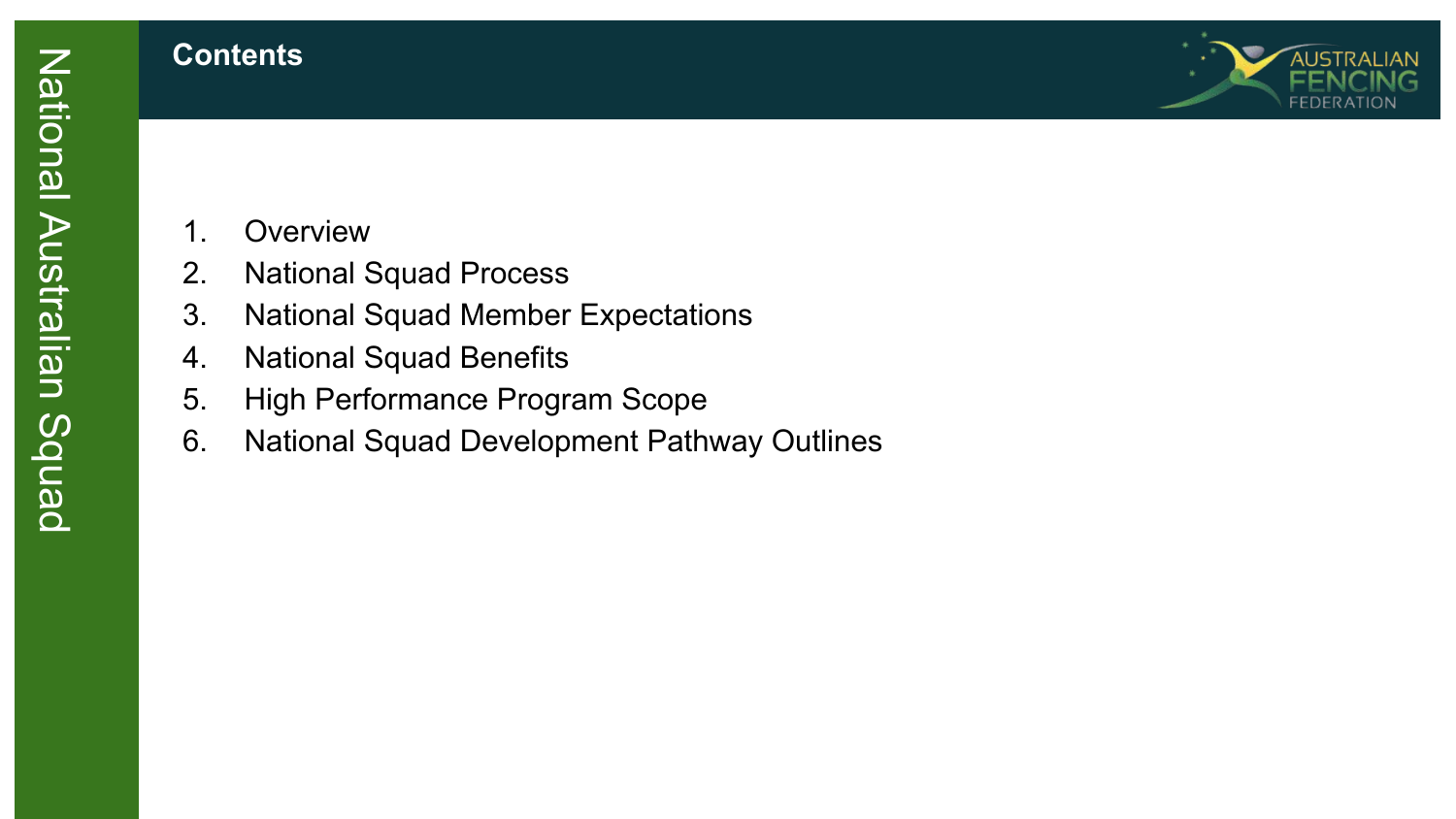#### **1. Overview**



- National Squad Members will be part of the **High Performance Program (HPP).**
- Focus of the HPP is to deliver **support to National Squad Members**.
- Athletes are not required to meet a pre-designed training program, except for attending State Squad at least once a week as an expectation; or a predetermined number of tournaments and camps, but rather to agree and progress with a High Performance Program Plan, and be part of the High Performance Program.
- Following selection to the National Squad, during an **Initial Planning Session** with members of the HPC and National Coaching Team, where relevant personal coach, athletes will establish a training structure and clear aims for the HPC Calendar. The High Performance Program Scope and National Squad Pathways will form a reference from which parties can discuss the basis of the **High Performance Program Plan** (HPPP) for the athlete.
- The High Performance Program for an athlete, therefore, will be a combination of the HPPP and the evolving High Performance Program Scope (see Section 6) and it's delivery, which will develop over time.
- Athletes enter into an Athlete Agreement that outlines basic commitments. As part of this agreement, athletes are expected to make **best endeavours** to meet **Expectations** outlined in Section 3.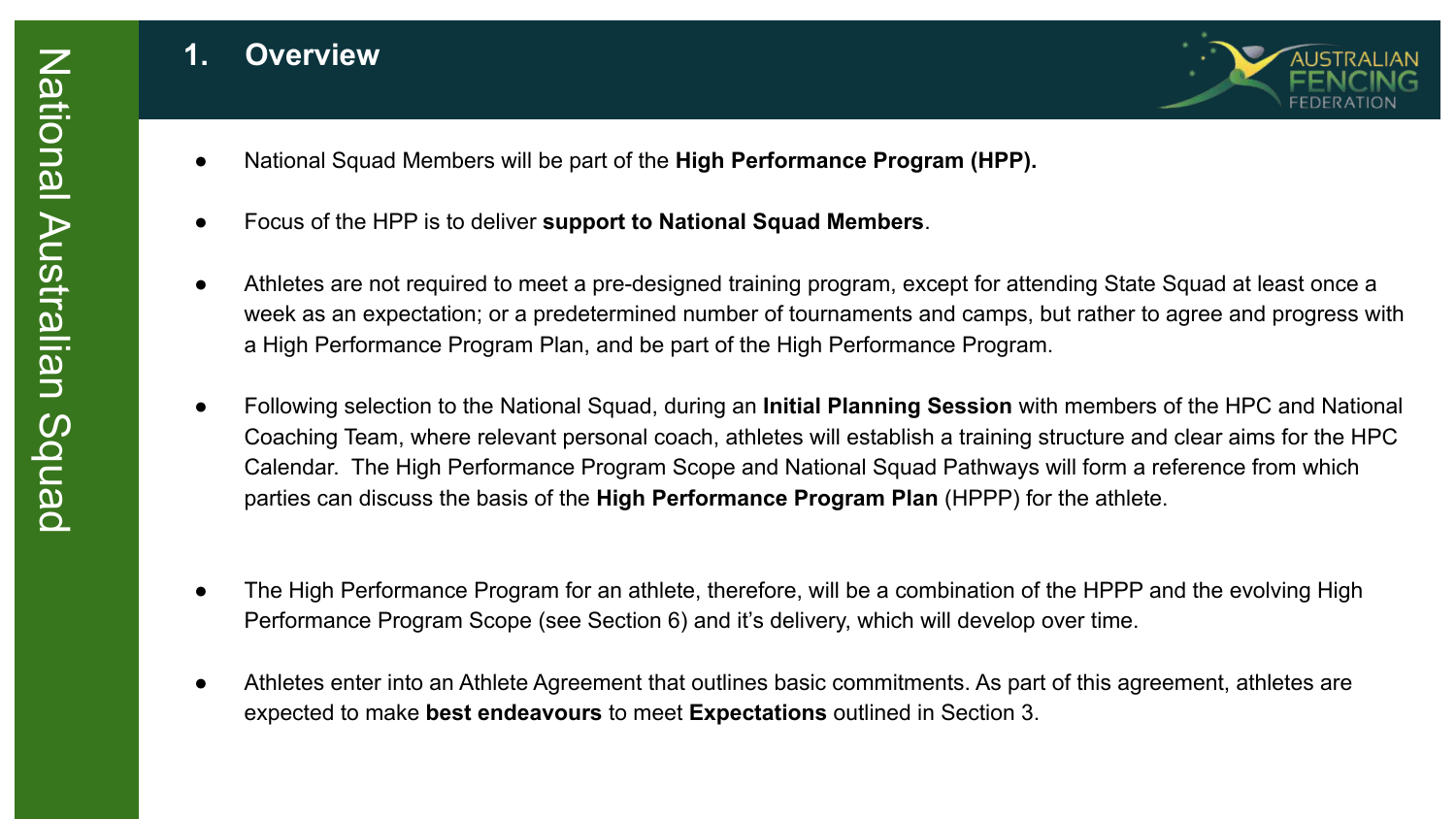#### **2. National Squad Process**



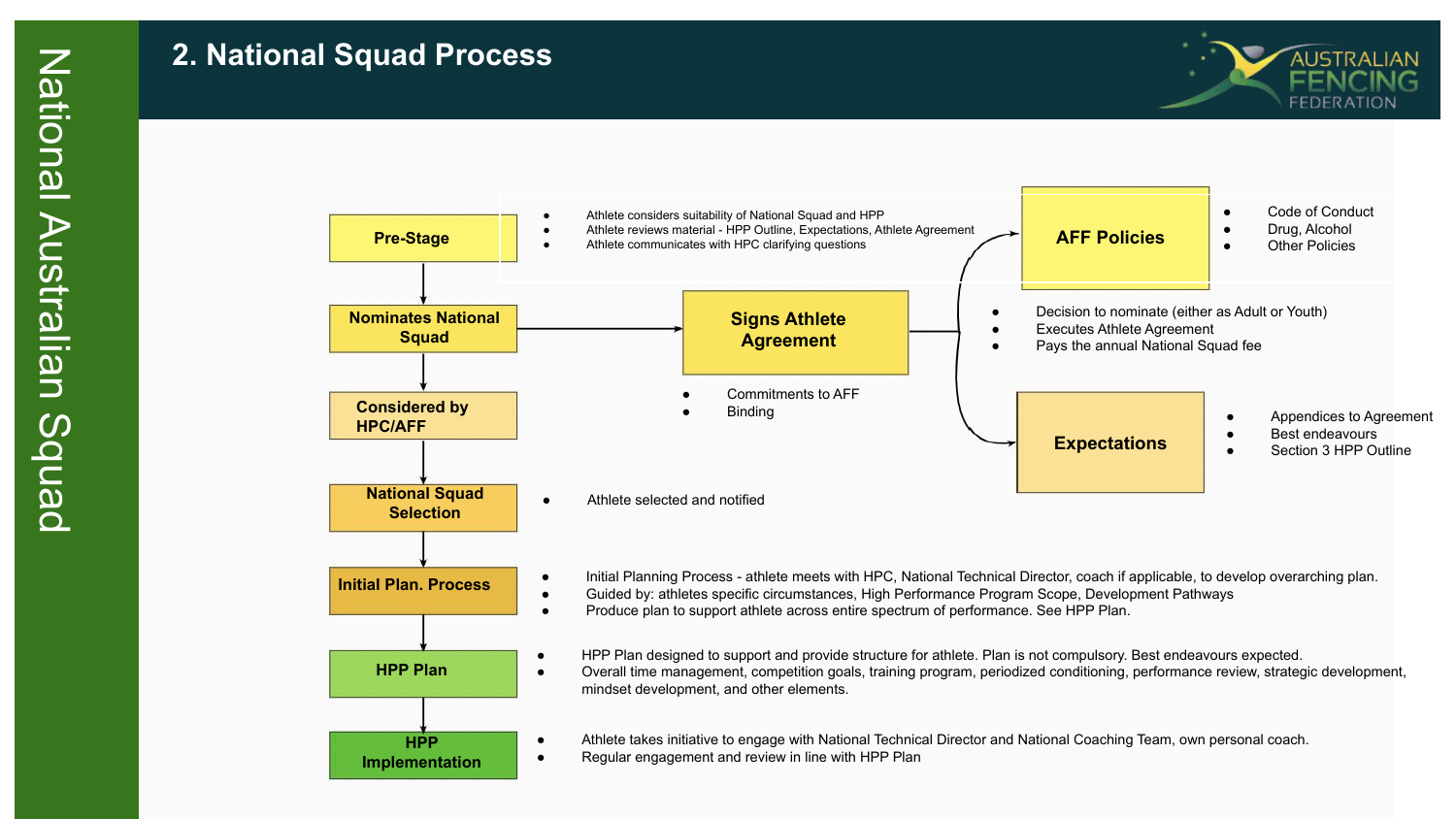#### **3. National Squad Member Expectations**



- **Commitment**: As National Squad Members it is expected that you are committed to develop your fencing to the best of your ability, given your circumstances.
- **Responsibility**: that you take ultimate responsibility for the development of your fencing. You proactively seek out resources that are available to you within the High Performance Program, including engagement with the National Technical Directors, National Coaching Team, program coaches, and any material that HPP makes available to you.
- Planning: you will make a concerted effort to balance your commitments to create the time needed to develop your fencing as best you can. You will work together with the HPC and the National Coaching Team to determine a program, being guided by these coaches, the HPP Outline, and your commitments.
- **Establish Goals**: you understand the importance of clear goals and agree to establish these for your aim as part of your HPPP.
- **Mindset**: work to improve your mindset to the point where this is an advantage for you in your fencing and other areas of your life.
- **Fit for Purpose:** you undertake to have your physical condition fit for the purpose of fencing at the elite level. This includes an appropriate periodized strength and conditioning program and an appropriate nutritional plan.
- **Undertake the HPPP**: make best endeavours to undertake the High Performance Program Plan that you have agreed with the National Technical Director.
- **Support Local Fencing:** make every effort to attend your local State Squad at least once per week.
- **Review**: to conduct review of your performances and evolve as a fencer, as a person.
- **Strategic Understanding**: commit to the development of your understanding of your weapon strategy.
- Adhere to the Athlete Agreement and the various AFF Policies, available on [www.ausfencing.org](http://www.ausfencing.org)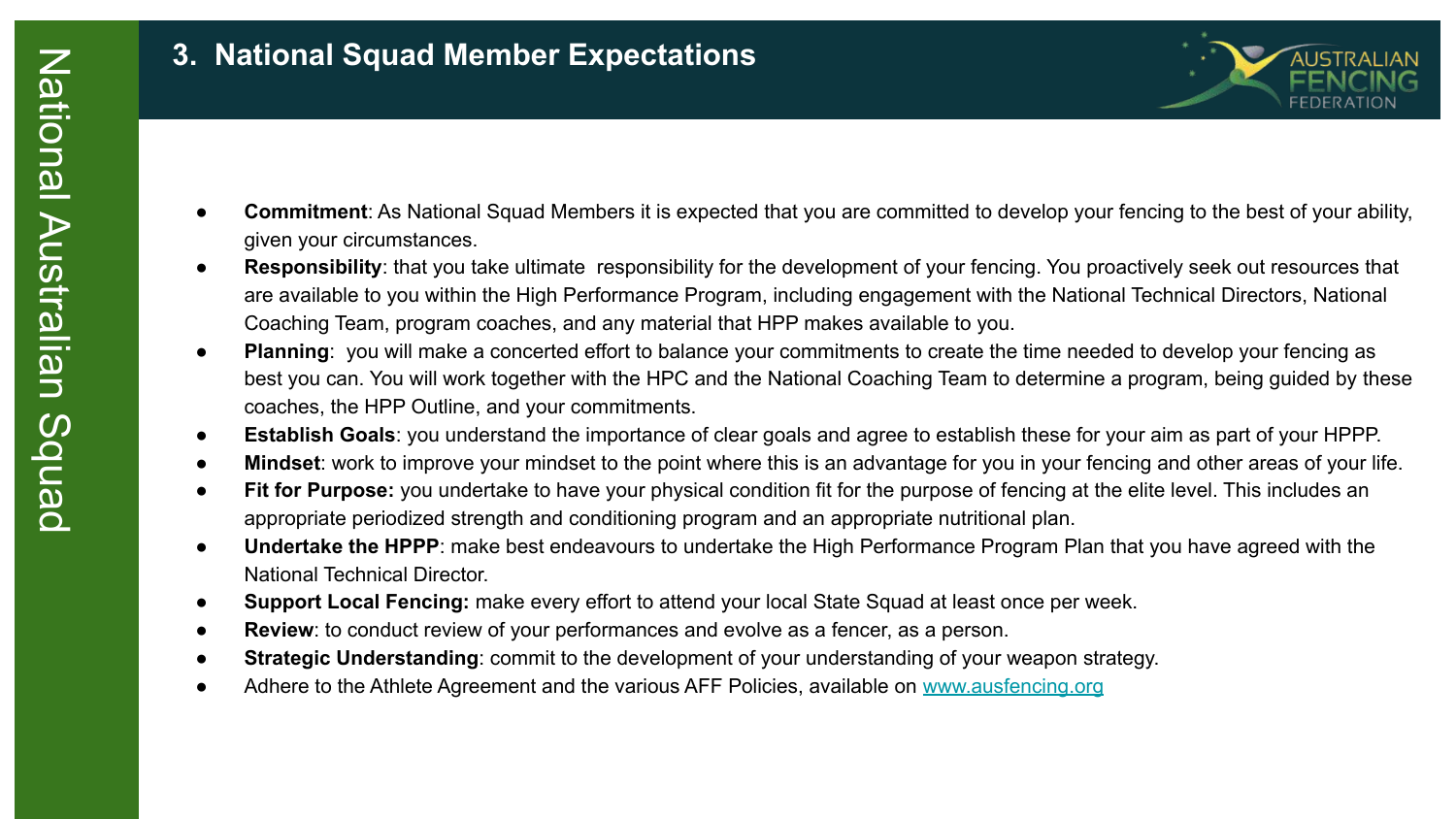# **4. National Squad Member Benefits\***



|                                                                                                                                                                                                                                                                                                                                                                                                                                                                                                                                                                                                                                                                                                                               | <b>Senior</b>                                                                    | Senior                                                                                    | <b>Junior/Cadet</b>                                                              | Junior/Cadet                                                                                            | Youth                                                                                                                      |
|-------------------------------------------------------------------------------------------------------------------------------------------------------------------------------------------------------------------------------------------------------------------------------------------------------------------------------------------------------------------------------------------------------------------------------------------------------------------------------------------------------------------------------------------------------------------------------------------------------------------------------------------------------------------------------------------------------------------------------|----------------------------------------------------------------------------------|-------------------------------------------------------------------------------------------|----------------------------------------------------------------------------------|---------------------------------------------------------------------------------------------------------|----------------------------------------------------------------------------------------------------------------------------|
|                                                                                                                                                                                                                                                                                                                                                                                                                                                                                                                                                                                                                                                                                                                               | <b>National</b>                                                                  | Non-Nation                                                                                | <b>National</b>                                                                  | Non-National                                                                                            | <b>National</b>                                                                                                            |
|                                                                                                                                                                                                                                                                                                                                                                                                                                                                                                                                                                                                                                                                                                                               | <b>Squad</b>                                                                     | al squad                                                                                  | <b>Squad</b>                                                                     | Squad                                                                                                   | <b>Squad</b>                                                                                                               |
| High Performance Athlete Agreement                                                                                                                                                                                                                                                                                                                                                                                                                                                                                                                                                                                                                                                                                            | Yes                                                                              | <b>No</b>                                                                                 | Yes                                                                              | No                                                                                                      | Yes                                                                                                                        |
| Selection for World Championships and Asian Championships                                                                                                                                                                                                                                                                                                                                                                                                                                                                                                                                                                                                                                                                     | Yes                                                                              | No                                                                                        | Yes                                                                              | <b>No</b>                                                                                               | N/A                                                                                                                        |
| Selection for International Championships (or International Youth Tour)                                                                                                                                                                                                                                                                                                                                                                                                                                                                                                                                                                                                                                                       | Yes                                                                              | No                                                                                        | Yes                                                                              | <b>No</b>                                                                                               | Yes                                                                                                                        |
| Selection for HPC Designated Events                                                                                                                                                                                                                                                                                                                                                                                                                                                                                                                                                                                                                                                                                           | Yes                                                                              | <b>No</b>                                                                                 | Yes                                                                              | <b>No</b>                                                                                               | N/A                                                                                                                        |
| Selection for International Events (non-Designated)                                                                                                                                                                                                                                                                                                                                                                                                                                                                                                                                                                                                                                                                           | Yes (priority)                                                                   | Yes                                                                                       | Yes (priority)                                                                   | Yes                                                                                                     | N/A                                                                                                                        |
| Selection for International Events (Other)                                                                                                                                                                                                                                                                                                                                                                                                                                                                                                                                                                                                                                                                                    | Yes (priority)                                                                   | Yes                                                                                       | Yes (priority)                                                                   | Yes                                                                                                     | N/A                                                                                                                        |
| Other benefits reserved for Team Members                                                                                                                                                                                                                                                                                                                                                                                                                                                                                                                                                                                                                                                                                      | Yes                                                                              | No                                                                                        | Yes                                                                              | <b>No</b>                                                                                               | Yes                                                                                                                        |
| High Performance Program<br><b>Management Support</b><br>Performance Development Pathway<br>Goal-setting<br><b>Mindset Coaching</b><br>Nutritional Planning and Support<br>$\overline{\phantom{a}}$<br>Physical - mechanics, strength and conditioning - general and individualized<br>Works with National Technical Director and weapons coach (lesson, review<br>of performance, video analysis, education)<br>HPC Camps, interstate training exchange, overseas training,<br>Education (online platform, theme discussions, seminars, )<br>Analysis - own performance, competitive analysis, themes (video, data sets)<br>Overseas Training (exchange program, AFF facilitated, individual/group)<br><b>Mentor Program</b> | Yes<br>Yes<br>Yes<br>Yes<br>Yes<br>Yes<br>Yes<br>Yes<br>Yes<br>Yes<br>Yes<br>Yes | No<br>No<br>No<br>No<br><b>No</b><br><b>No</b><br>No<br>No<br>No<br>No<br><b>No</b><br>No | Yes<br>Yes<br>Yes<br>Yes<br>Yes<br>Yes<br>Yes<br>Yes<br>Yes<br>Yes<br>Yes<br>Yes | No<br>No<br>No<br><b>No</b><br><b>No</b><br>No<br><b>No</b><br>No<br>No<br>No<br><b>No</b><br><b>No</b> | Developing<br>Yes<br>Yes<br>Developing<br>Yes<br>Developing<br>Developing<br>Yes<br>Developing<br>Developing<br>Yes<br>Yes |
| Funding<br>Access to AFF funding<br>Able to utilise AFF for sponsorship; access to AFF-procured sponsorship<br>Consideration of grant and funding                                                                                                                                                                                                                                                                                                                                                                                                                                                                                                                                                                             | Yes<br>Yes<br>Yes                                                                | No<br>No<br>No                                                                            | Yes<br>Yes<br>Yes                                                                | No<br>No<br><b>No</b>                                                                                   | N/A<br>N/A<br>N/A                                                                                                          |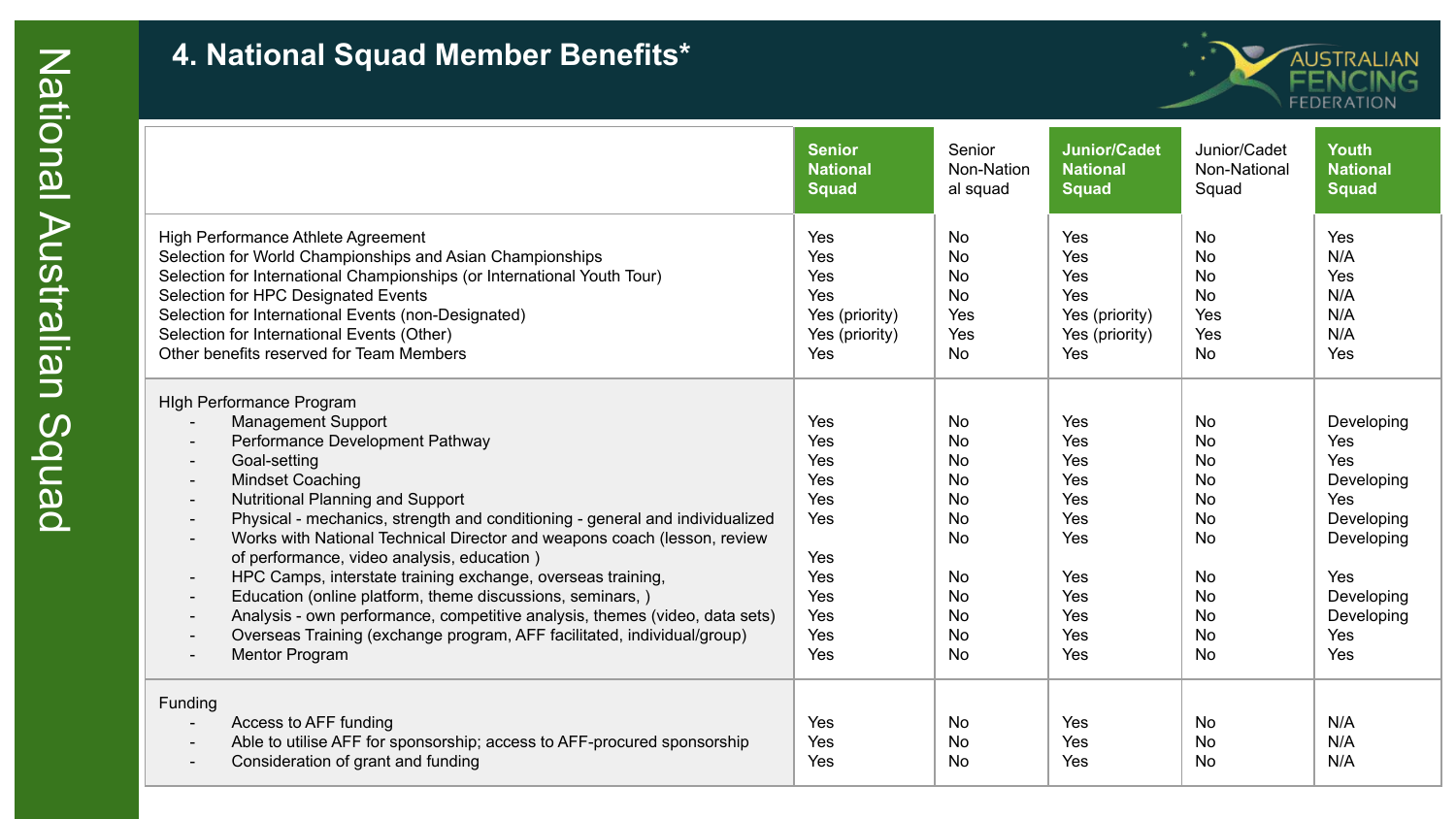# **5. High Performance Program Scope**



| <b>Connection with HPC</b>                                           | Facilitates engagement and support for athlete                                                                                                                                                                                                                                                                                                                                                                                                                                                                      |
|----------------------------------------------------------------------|---------------------------------------------------------------------------------------------------------------------------------------------------------------------------------------------------------------------------------------------------------------------------------------------------------------------------------------------------------------------------------------------------------------------------------------------------------------------------------------------------------------------|
| <b>Competition Aims</b>                                              | In discussion with NTD, establish competition and training aims for the athlete. Performed early in the<br>$\bullet$<br>process, post closure of nominations. Develop clear competition aims for period of National Squad calendar.                                                                                                                                                                                                                                                                                 |
| <b>Training Structure and</b><br>Approach                            | In Initial Planning Sessions, develop High Performance Program Plan, including clear aims, training<br>structure, frequency and approach.<br>Review this periodically with National Coaching Team, and HPC.                                                                                                                                                                                                                                                                                                         |
| <b>Ongoing Engagement with</b><br><b>National Technical Director</b> | Direct connection and engagement with NTD<br>Also needs initiative from fencer (not all down to NTD)<br>$\bullet$<br>NTD plus personal coach (if applicable)<br>Coaching time with NTD (camps, visits to NTD). In arrangement with NTD.<br>NTD discussion of competition aims for fencer.<br>$\bullet$<br>Technical review and planning with NTD<br>$\bullet$<br>Review of performance from strategic perspective by NTD.<br>NTD will also work with National Assistant Coach and, in time, National Analysis Coach |
| <b>National Weapons Coach</b><br>and National Assistant<br>Coach     | NTD will be supported by the National Weapons Coach and National Assistant Coaches, as well as National<br>Program-specific coaches                                                                                                                                                                                                                                                                                                                                                                                 |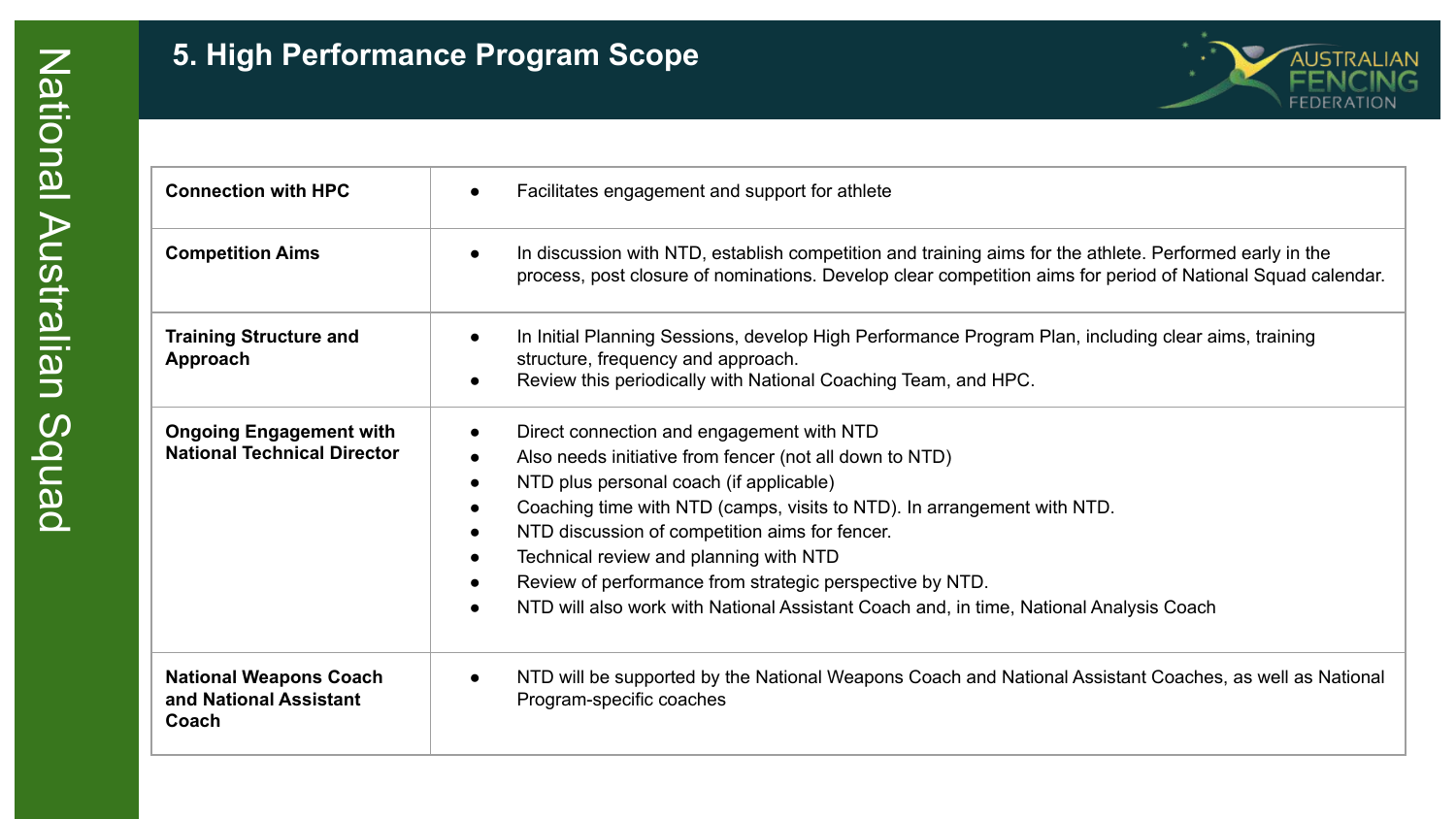# **5. High Performance Program Scope**



| <b>Online Education and</b><br><b>Resources</b> | Fencer joins online Squad Group (per category, weapon, and gender)<br>$\bullet$<br>NTD disseminates information, video instruction, emerging themes in weapon, refereeing convention for<br>$\bullet$<br>priority weapons, various other content.<br>Online sessions. NTD will call online zoom sessions from time to time and make these available to Squad<br>$\bullet$<br>Members.<br>Guest lectures online – HPC driven content spanning whole of program (Technical, strength and<br>$\bullet$<br>conditioning, wide-ranging) |
|-------------------------------------------------|------------------------------------------------------------------------------------------------------------------------------------------------------------------------------------------------------------------------------------------------------------------------------------------------------------------------------------------------------------------------------------------------------------------------------------------------------------------------------------------------------------------------------------|
| <b>Goal Setting</b>                             | Course material available to athletes on goal setting and self-management<br>$\bullet$<br>Discussion with HPC Resources<br>Zoom sessions: guest speakers<br>$\bullet$                                                                                                                                                                                                                                                                                                                                                              |
| Movement, Strength,<br><b>Endurance</b>         | In Initial Planning Sessions, develop clear training structure, frequency and approach.<br>$\bullet$<br>Review this periodically with National Coaching Team, and HPC.                                                                                                                                                                                                                                                                                                                                                             |
| <b>Refereeing Course</b>                        | Squad Members of priority weapons must take online referee accreditation course and attend referee<br>$\bullet$<br>accreditation in their state.<br>Squad Members (epee) can take refereeing online referee accreditation course and attend accreditation in<br>$\bullet$<br>their state on an optional basis.<br>Connected to refereeing education<br>$\bullet$                                                                                                                                                                   |
| <b>Analysis and Review</b>                      | Review and analysis of performance supported by National Coaching Team and Program Coaches.                                                                                                                                                                                                                                                                                                                                                                                                                                        |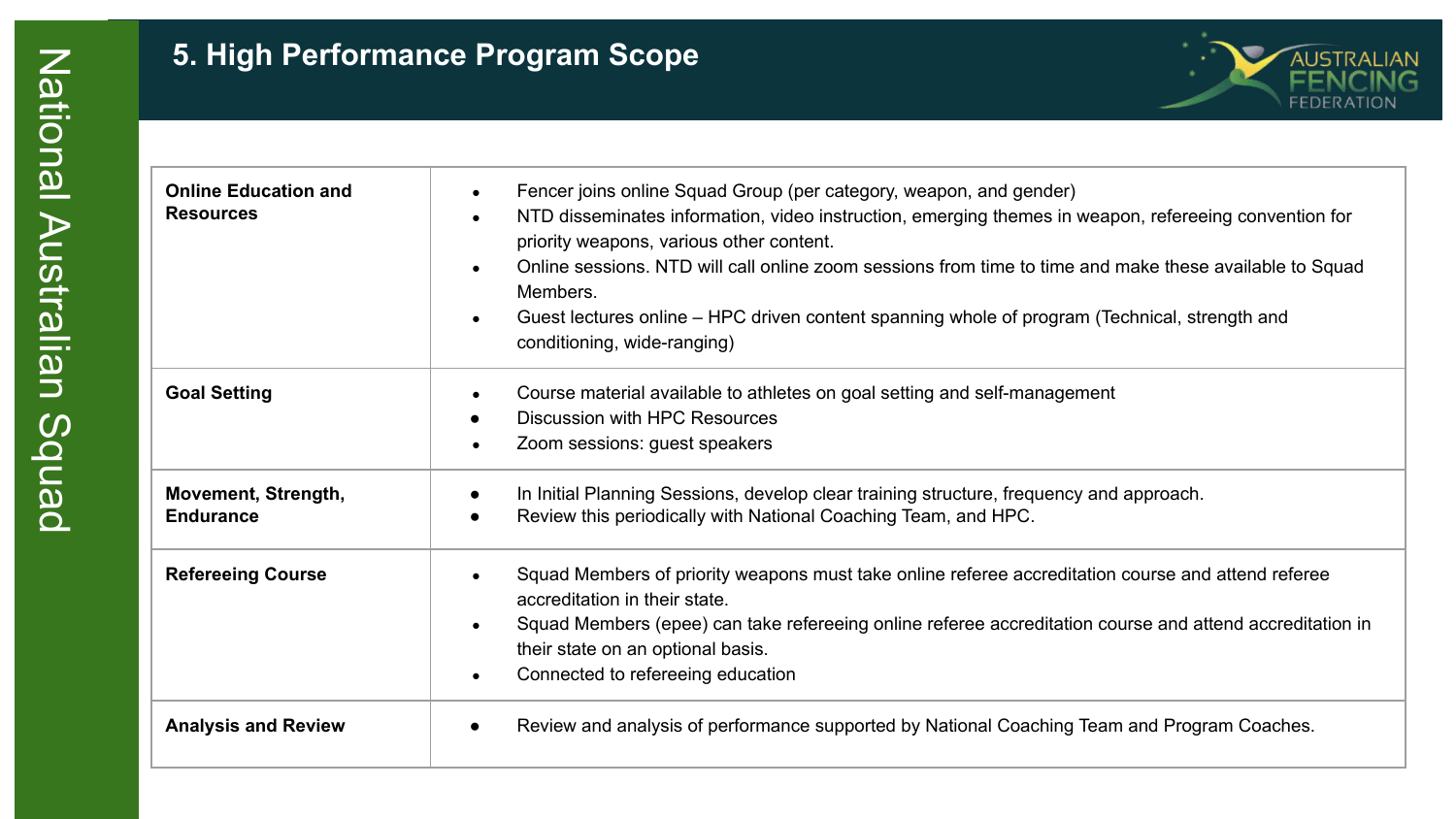# **5. High Performance Program Scope**



| <b>Overseas Training</b>    | HPC will conduct training tours with NTD and Squad Members from time to time.<br>Overseas training opportunities in a number of locations for National Squad Members to train.<br>HPC can also assist to facilitate training when you are travelling for non-fencing purposes.                                                              |
|-----------------------------|---------------------------------------------------------------------------------------------------------------------------------------------------------------------------------------------------------------------------------------------------------------------------------------------------------------------------------------------|
| <b>HPC Designated Tours</b> | Course material available to athletes on goal setting and self-management<br>Discussion with HPC Resources<br>Zoom sessions: guest speakers                                                                                                                                                                                                 |
| <b>Selection</b>            | Squad Members are the only athletes selected for International Championships (Asian Championships,<br>World Championships, Commonwealth Championships, Asian Games)<br>Squad Members are the only athletes selected for HPC Designated Events and tours.<br>Squad Members have priority selection for International Events (non-Designated) |
| <b>Other</b>                | Other aspects developed as part of High Performance Program                                                                                                                                                                                                                                                                                 |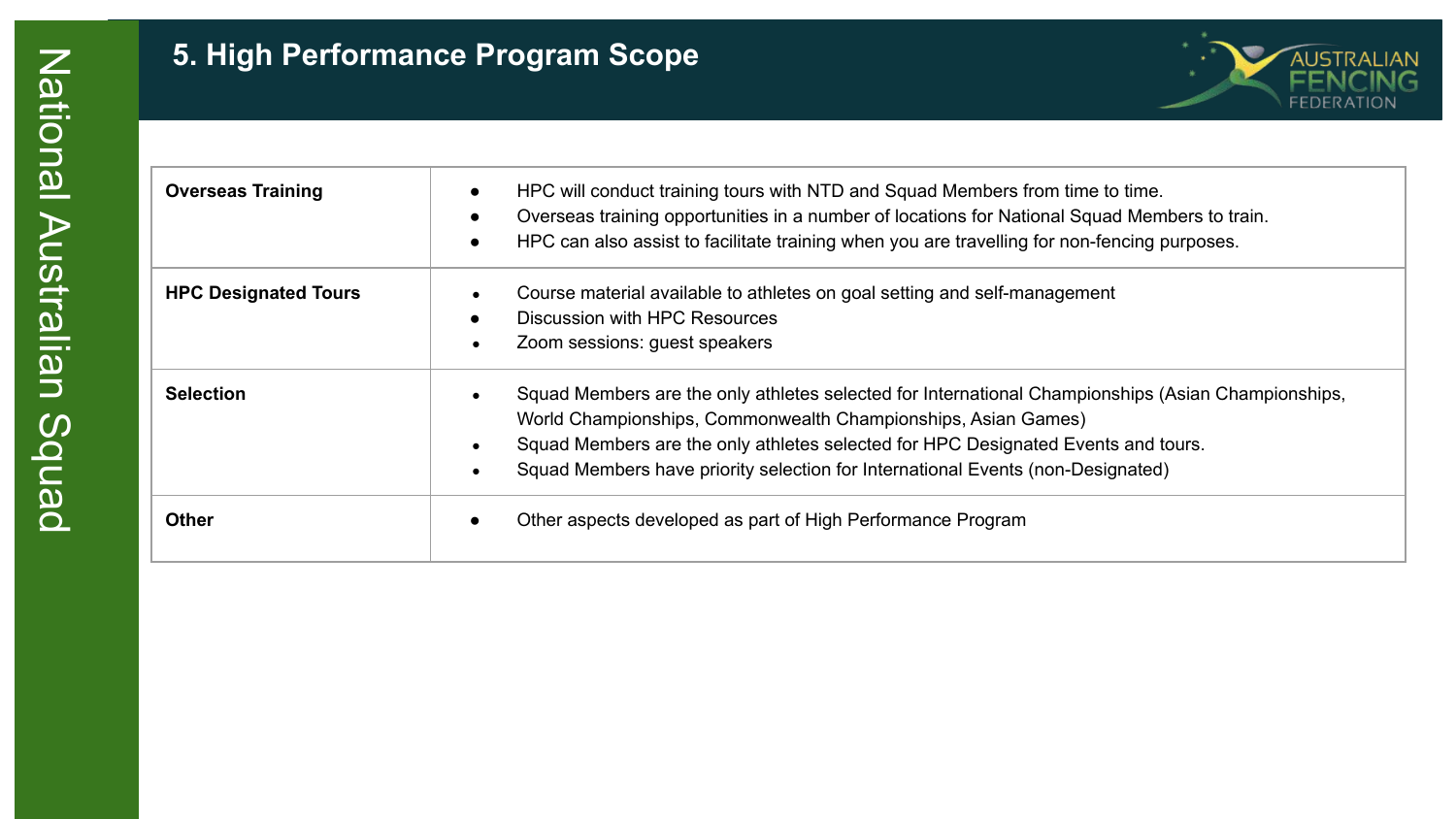# **6. Pathway Outline - Senior**



| <b>State</b><br><b>State Championships</b><br>(Points) | <b>National</b><br><b>AFC, National</b><br><b>Championships;</b><br><b>Foundation of Ranking</b>                                                                                                                                                                                                                                                                         | <b>International</b><br>(non-Designated)<br><b>Nat Squad Member</b><br><b>Preference. Points</b> | <b>HPC Designated</b><br><b>National Squad Member</b><br>only. Key development<br>chance Enhanced Points.                                                                                                                                                                                                                    | <b>Intl Champs &amp;</b><br><b>Olympics</b><br><b>National Squad Member</b><br>only. Points |  |
|--------------------------------------------------------|--------------------------------------------------------------------------------------------------------------------------------------------------------------------------------------------------------------------------------------------------------------------------------------------------------------------------------------------------------------------------|--------------------------------------------------------------------------------------------------|------------------------------------------------------------------------------------------------------------------------------------------------------------------------------------------------------------------------------------------------------------------------------------------------------------------------------|---------------------------------------------------------------------------------------------|--|
| <b>Mindset</b>                                         |                                                                                                                                                                                                                                                                                                                                                                          |                                                                                                  |                                                                                                                                                                                                                                                                                                                              |                                                                                             |  |
|                                                        | Understands the importance of mindset and actively manages.<br>Balances work/study demands with those of fencing.<br>Remains calm, centred, and resilient in bouts when challenged.<br>Ability to be present throughout a bout, and adapt to situation.<br>Works on refining and develop mindset and mindfulness consistently                                            |                                                                                                  | Works with mindset coach to develop plan, approach, and be mindful.<br>Has defined goals allowing development of focus.<br>Uses visualization (opponents, "shadow fencing", technical practice; etc)<br>Reviews mental performance in competitions. Actively replicates<br>competition situations in training.               |                                                                                             |  |
| <b>Physical</b>                                        |                                                                                                                                                                                                                                                                                                                                                                          |                                                                                                  |                                                                                                                                                                                                                                                                                                                              |                                                                                             |  |
| power, endurance, reactivity)                          | Can replicate high intensity quality movement patterns in training<br>Can identify athletically limiting factors and develop them<br>Can maximize sport specific athletic capabilities (strength, speed,<br>Disciplined athletic preparation, potentiation, and recovery.                                                                                                |                                                                                                  | Clear individualized periodic strength and conditioning program<br>Works with dedicated strength and conditioning coach (HPP)<br>Multiple S & C sessions per week, as per programming<br>Has clear nutritional program<br>Uses tech to measure, monitor, to improve and prevent injury                                       |                                                                                             |  |
| <b>Technical</b>                                       |                                                                                                                                                                                                                                                                                                                                                                          |                                                                                                  |                                                                                                                                                                                                                                                                                                                              |                                                                                             |  |
| $\bullet$                                              | Deep understanding of concept of preparation, priority (foil/sabre) and iso<br>able to execute a large variety of actions after preparation<br>High level of positive execution and rarely commits unforced errors<br>Has deeply developed technical range that is essentially open-ended in $\bullet$<br>its deployment, and controls the use various tempos and speeds | $\bullet$<br>$\bullet$                                                                           | Continues to work and refine craft with coach and NTD. (x3 lesson p/w)<br>Sparring (state squad (x2-4 p/w), HPP camps, O/S fencer exchange<br>program, o/s trainings, own work<br>Competing: domestic, International Championships, HPC designated<br>Dedicated training of all areas (feet, tempo, hand, balance, distance) |                                                                                             |  |
| <b>Strategic</b>                                       |                                                                                                                                                                                                                                                                                                                                                                          |                                                                                                  |                                                                                                                                                                                                                                                                                                                              |                                                                                             |  |
| strategies as needed.                                  | A student of fencing - deep understanding of strategy.<br>Is able to set up hits and work through strategic challenges<br>Able to adapt to unforeseen circumstances and pivot through different                                                                                                                                                                          |                                                                                                  | Working together with NTD to develop elite-level strategic outlook<br>Video review - works with own coach and NTD, actively reviews possibilities<br>Actively reviews competition performance (statistics, video, tech, 3rd-party)<br>Maximizes quality international competition and training exposure                      |                                                                                             |  |

- Able to see self and opponent from independent perspective
- Education: online platforms; zoom seminars; HPP-driven

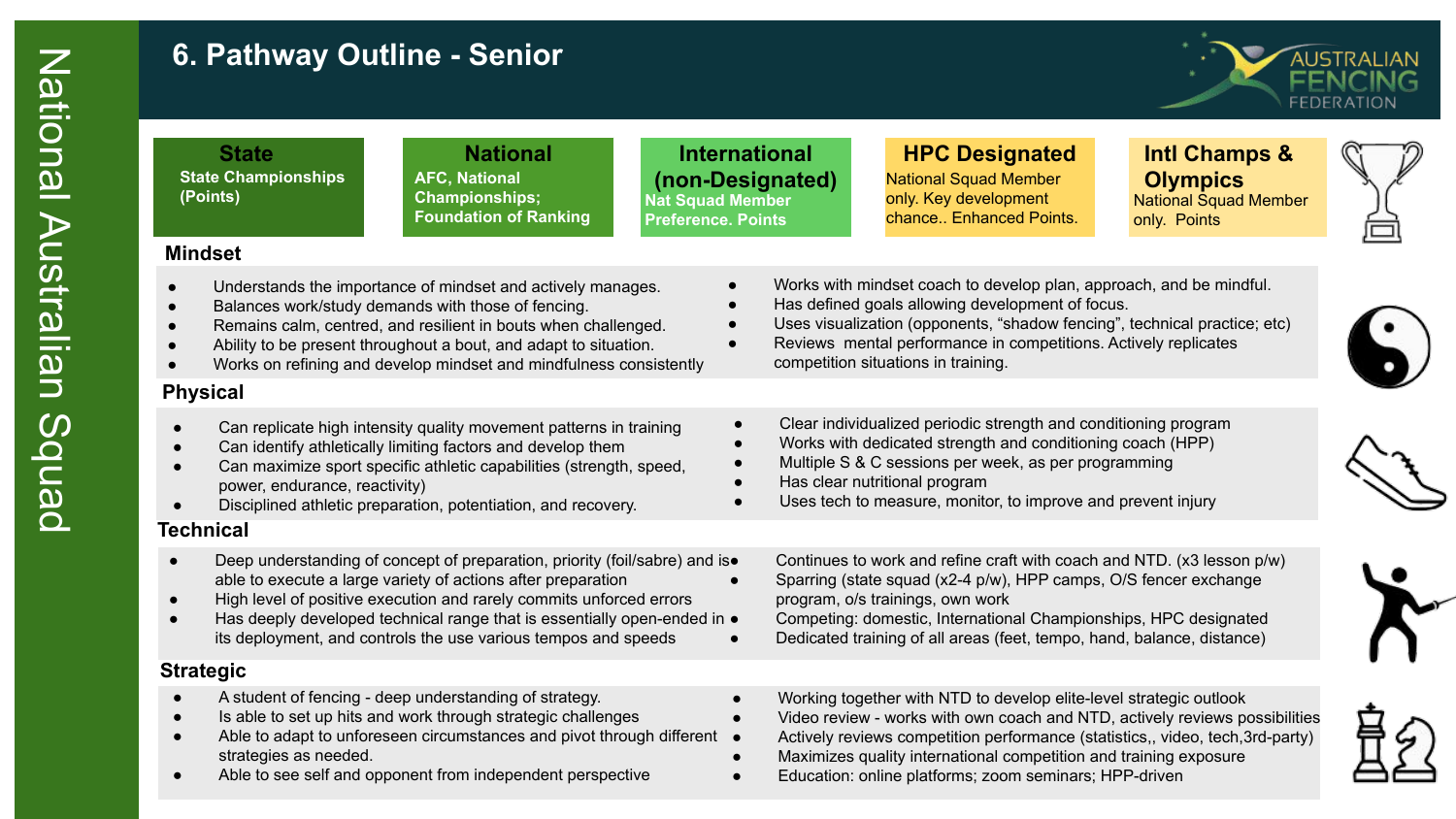# **6. Pathway Outline - Junior**

 $\bullet$ ó **AUSTRALIAN** FEN ۰ G **FEDERATION** 

| <b>State</b><br><b>State Championships</b><br>(Points)    | <b>National</b><br><b>AFC, National</b><br><b>Championships;</b><br><b>Foundation of Ranking</b>                                                                                                                                                                                                                                                                 | <b>International</b><br>(non-Designated)<br><b>Nat Squad Member</b><br><b>Preference, Points</b> | <b>HPC Designated</b><br><b>National Squad Member</b><br>only. Key development<br>chance Enhanced Points.                                                                                                                                                                                                                           | <b>Intl Champs &amp;</b><br><b>Olympics</b><br>National Squad Member<br>only. Points |
|-----------------------------------------------------------|------------------------------------------------------------------------------------------------------------------------------------------------------------------------------------------------------------------------------------------------------------------------------------------------------------------------------------------------------------------|--------------------------------------------------------------------------------------------------|-------------------------------------------------------------------------------------------------------------------------------------------------------------------------------------------------------------------------------------------------------------------------------------------------------------------------------------|--------------------------------------------------------------------------------------|
| <b>Mindset</b>                                            |                                                                                                                                                                                                                                                                                                                                                                  |                                                                                                  |                                                                                                                                                                                                                                                                                                                                     |                                                                                      |
|                                                           | Understands the importance of mindset and actively manages.<br>Balances work/study demands with those of fencing.<br>Mostly calm, centred, and resilient in bouts when challenged.<br>Has developed ability to be present throughout entirety of a bout<br>Continues to develop mindset and mindfulness.                                                         |                                                                                                  | Works periodically with mindset coach (HPC) to develop approach.<br>Has clearly defined goals allowing development of focus.<br>Uses visualization (opponents, "shadow fencing", technical practice; etc)<br>Reviews mental performance in competitions. Actively replicates<br>competition situations in training.                 |                                                                                      |
| <b>Physical</b>                                           |                                                                                                                                                                                                                                                                                                                                                                  |                                                                                                  |                                                                                                                                                                                                                                                                                                                                     |                                                                                      |
| $\bullet$<br>power, endurance, reactivity)<br>management. | Can replicate high intensity quality movement patterns in training<br>Can maximize sport specific athletic capabilities (strength, speed,<br>Disciplined athletic preparation, potentiation, recovery, and load                                                                                                                                                  | $\bullet$<br>$\bullet$                                                                           | Clear individualized periodic strength and conditioning program<br>Works with dedicated strength and conditioning coach (HPP)<br>Two (2) times S & C sessions per week<br>Has clear nutritional program<br>Measures output, changes, and tech to improve and prevent injury                                                         |                                                                                      |
| Technical                                                 |                                                                                                                                                                                                                                                                                                                                                                  |                                                                                                  |                                                                                                                                                                                                                                                                                                                                     |                                                                                      |
|                                                           | Deep understanding of concept of preparation, priority (foil/sabre) and iso<br>able to execute a large variety of actions after preparation<br>High level of positive execution and low level of unforced errors<br>Has well developed technical range that is essentially open-ended in its •<br>deployment, and is able to use varying tempos and speeds well. |                                                                                                  | Continues to work and refine craft with coach and NTD. (x3 lesson p/w)<br>Sparring (state squad (x2-3 p/w), HPP camps, O/S fencer exchange<br>program, o/s trainings, tours, own work<br>Competing: domestic, International Championships, HPC designated<br>Dedicated training of all areas (feet, tempo, hand, balance, distance) |                                                                                      |
| <b>Strategic</b>                                          |                                                                                                                                                                                                                                                                                                                                                                  |                                                                                                  |                                                                                                                                                                                                                                                                                                                                     |                                                                                      |
| Good understanding of strategy.<br>strategies             | Is able to set up hits and work through strategic challenges.<br>Able to adapt to unforeseen circumstances and pivot through different •                                                                                                                                                                                                                         |                                                                                                  | Working together with NTD to develop high lievel strategic outlook<br>Video review - works with own coach and NTD, actively reviews possibilities<br>Actively review competition performance (statistics, video, tech, 3rd-party)<br>Education: online platforms; zoom seminars; HPP-driven                                         |                                                                                      |

- Able to see self and opponent from independent perspective
- Has good international competition exposure

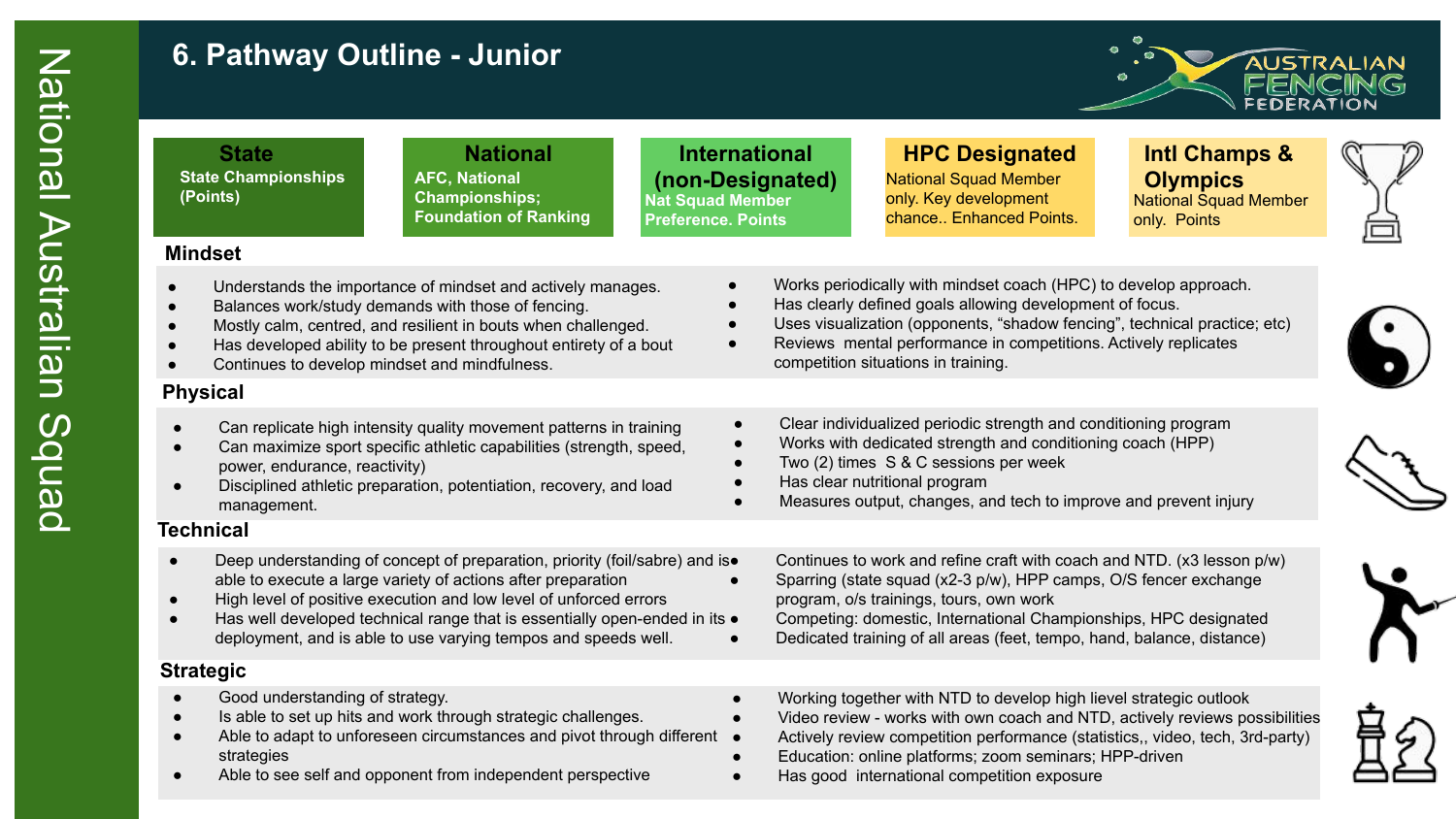#### **6. Pathway Outline - Cadet**



**State Championships (Points)**

**AFC, National Championships; Foundation of Ranking**

**State National <b>International (non-Designated) Nat Squad Member Preference. Points Senior**

●

**HPC Designated Intl Champs & National Squad Member** only. Key development chance.. Enhanced Points.

Engages with mindset coach to identify areas for development Has clearly defined goals allowing development of focus.

Uses visualization (opponents, "shadow fencing", technical practice; etc)

**Olympics** National Squad Member only. Points



#### **Mindset**

- Understands the importance of mindset and actively manages.
- Balances work/study demands with those of fencing.
- Tries to stay calm, re-centre, and resilient in bouts when challenged.
- Has developed ability to be present throughout entirety of a bout
- Continues to refine and develop mindset and mindfulness.

#### **Physical**

- Has high quality movement sequencing, proprioceptive awareness, strong stability and good primary movement patterns while active
- Includes strength development and incorporation of specifics to fencing
- Works significantly on aerobic and anaerobic capacity building
- Athletic preparation, potentiation, recovery, and load management.

#### **Technical**

- Understanding of concept of preparation, priority (foil/sabre) and is able  $\bullet$ to execute a large variety of actions after preparation
- High level of positive execution and reducing unforced errors
- Developing technical range that is essentially open-ended in its deployment, with varying tempos

#### **Strategic**

- Actively developing understanding of strategy.
- Is able to set up hits and work through strategic challenges.
- Able to adapt to unforeseen circumstances and pivot through different  $\bullet$ strategies
- Able to see self and opponent from independent perspective
- Clear individualized periodic strength and conditioning program
- Works with dedicated strength and conditioning coach
- Two (2) times S & C sessions per week
- Actively manages load to ensure rest and recovery.

Reviews mental performance in competitions.

- Continues to work and refine craft with coach and NTD. ( $-x3$  lesson p/w)
- Sparring (state squad (x2-p/w), HPP camps, O/S fencer exchange program, tours, own work
- Competing: domestic, International Championships, HPC designated
- Dedicated training of all areas (feet, tempo, hand, balance, distance)
- Working together with NTD to develop strong strategic outlook
- Video review works with own coach and NTD, actively reviews possibilities
- Actively review competition performance (statistics,, video, tech, 3rd-party)
- Education: online platforms; zoom seminars; HPP-driven
- Has good international competition exposure